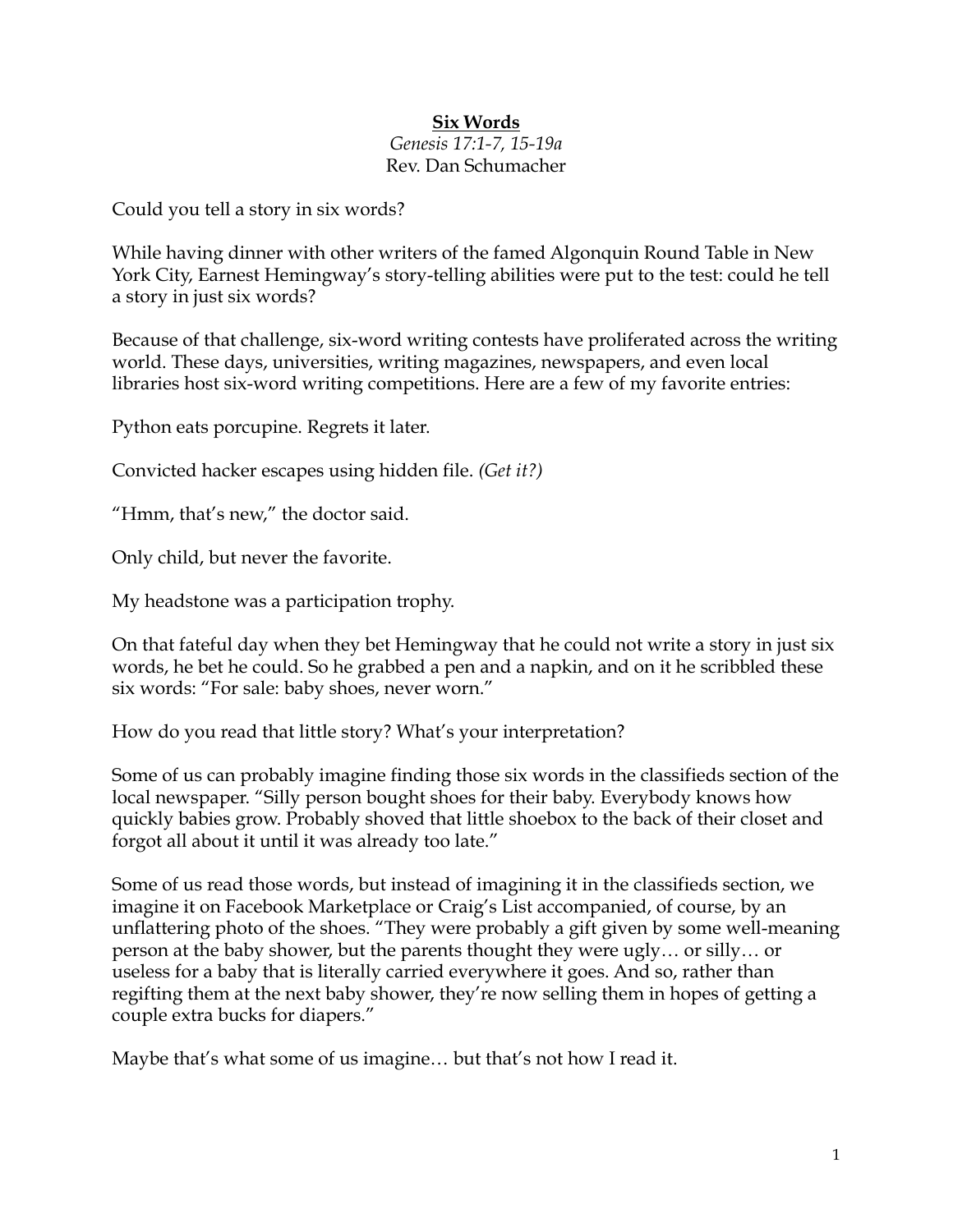What if, like Christen and I, you were intimately acquainted with the pokes, the prods, the awkward examinations and conversations, the pills, the injections, the weekly blood draws, the ultrasounds, the diets, and the monthly discouragements of infertility?

Ten or so years ago, Christen and I paid our dues to enter into the fellowship of those who have tried and tried and tried… and not succeeded. Our membership is still valid, in case you were wondering. We have had every conceivable test. We have taken every pill and supplement medicine has to offer. We have even resorted to remedies like acupuncture. And, in a grand, final attempt, we took out a significant loan to give In Vitro Fertilization a try. I, for one, am not a betting man. I can't even put a single quarter in one of those slot machines in Vegas, but this was one bet I was willing to take. After 4+ years, we paid off the loan just last month.

Over the course of these ten years, we have heard a heartbeat two times. Two children for whom I went shoe-shopping in my mind. But both times those dreams died with the deafening silence of the next ultrasound.

I want you to listen to Hemingway's six-word story again, but this time with mine and Christen's story in mind:

"For sale: baby shoes, never worn."

How long ago had Sarah stitched those baby shoes in anticipation of God's promise?

How long had she been carrying them in her satchel, hugging them close to her womb?

In her better moments, had she ever considered giving them to Hagar for baby Ishmael?

The first time God came to Abram and issued a promise to him, Abram was 75 years old and Sarai was 66 — already well past her prime biological birthing years.

God showed up and said, "Go from your country and your kindred and your father's house to the land that I will show you. I will make of you a great nation and I will bless you, and make your name great, so that you will be a blessing" (Gen. 12:1-3).

To Abram's great credit, he did as God had said.

If we were to try and write this part of the story in only six words, we might say: "Abram leaves for God knows where."

Well, the years past, but still no baby. God showed up again, this time in the middle of the night. God said, "Don't be afraid, Abram… your reward will be great" (Gen. 15:1).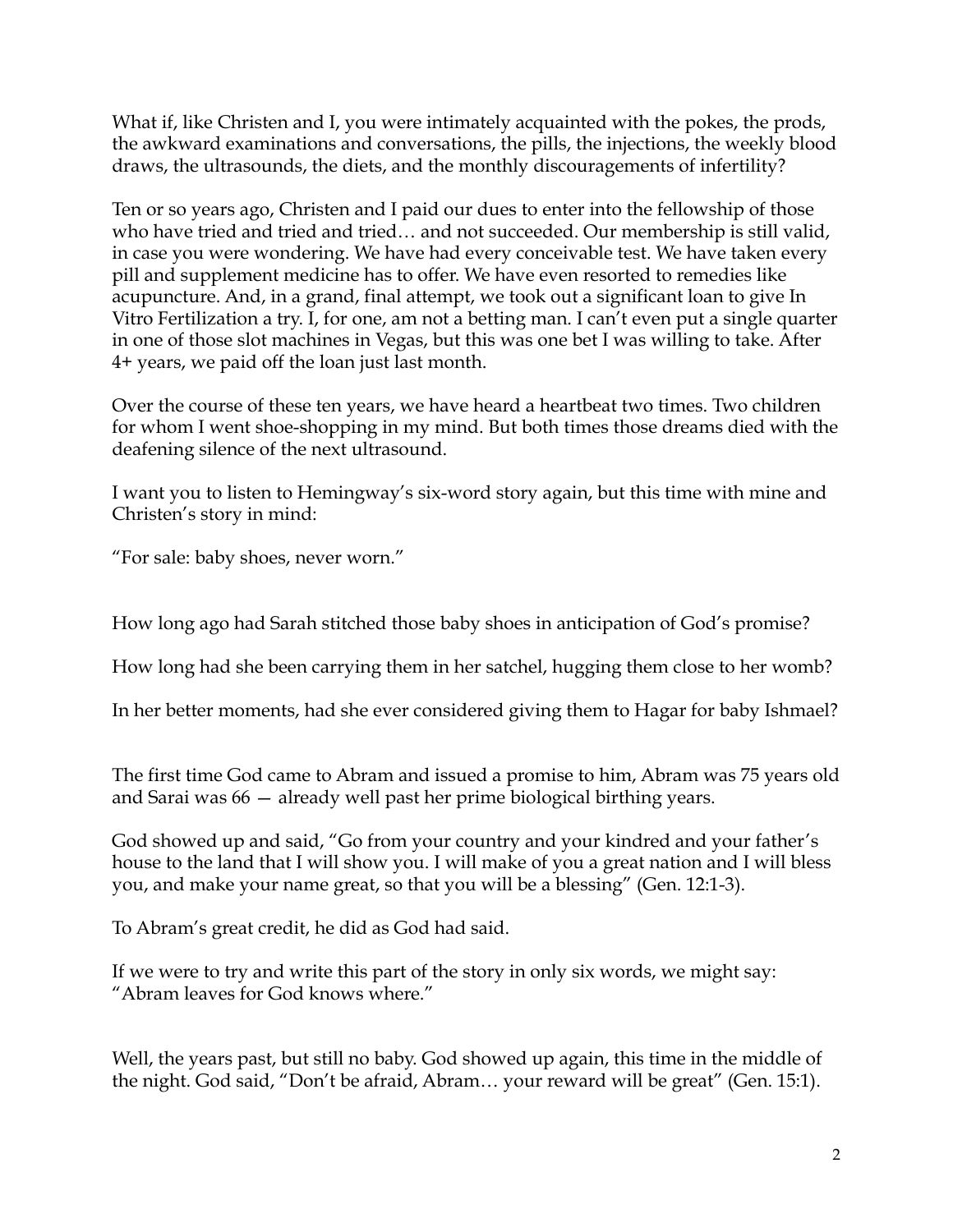Abram didn't pull any punches: "You said that last time, and I still don't have any children" (Gen. 15:2-3, paraphrase).

The LORD took Abram outside and bid him to look up at the clear night sky. "Count the stars, if you are able to count them. So shall your descendants be," said the LORD (Gen. 15:5).

Abram, for his part, "*believed* the LORD; and the LORD reckoned it to him as righteousness" (Gen. 15:6).

That word that is translated as "believe" is actually the Hebrew word *a-men* — as in how we close our prayers: Amen. It doesn't mean "believe." It means *trust.* There's a world of difference between *belief* and *trust*. I *believe* that the roller coaster at Elitch Garden's is made of wood, but that doesn't mean I *trust* it with my life! That's what we're saying when we say "Amen." We're closing our prayer with a confession of trust. Abram *trusted* God.

The six-word version for this part? "More numerous than the stars. Amen."

But, again, years passed, and, again, still no baby. Discouragement took root in Sarai's heart. She was now 78 years old and Abram 87, and still they had no child. Those baby shoes she had stitched were now just a harsh reminder of what she'd always desired but never got. So she took matters into her own hands. She sent Abram into her maidservant, Hagar, to try and have a child.

I mean, what could go wrong?

Wouldn't you know it, Sarai got exactly what she *did not* want. After her 78 years of infertility, Hagar bore Abram a son on the first try  $-$  and the whole thing went south hurting every person around Sarai.

If we were to tell this part in six words, it might go: [Slide #28] "Her plan backfired, wounding every bystander."

You have to feel for Sarai. Where was God in all of this? And what about that promise God had made 25 years earlier? They had done everything God had asked. Were they perfect? No. But who is? So why hadn't God kept God's promise?

Which begs the question: what do we do when *we* feel like Sarai? What do we do when we think God's promises have gone unfulfilled in our lives?

Do we lose hope? Lose faith? Feel tempted to throw in the towel? Do we, like Sarai, try to take matters into our own hands?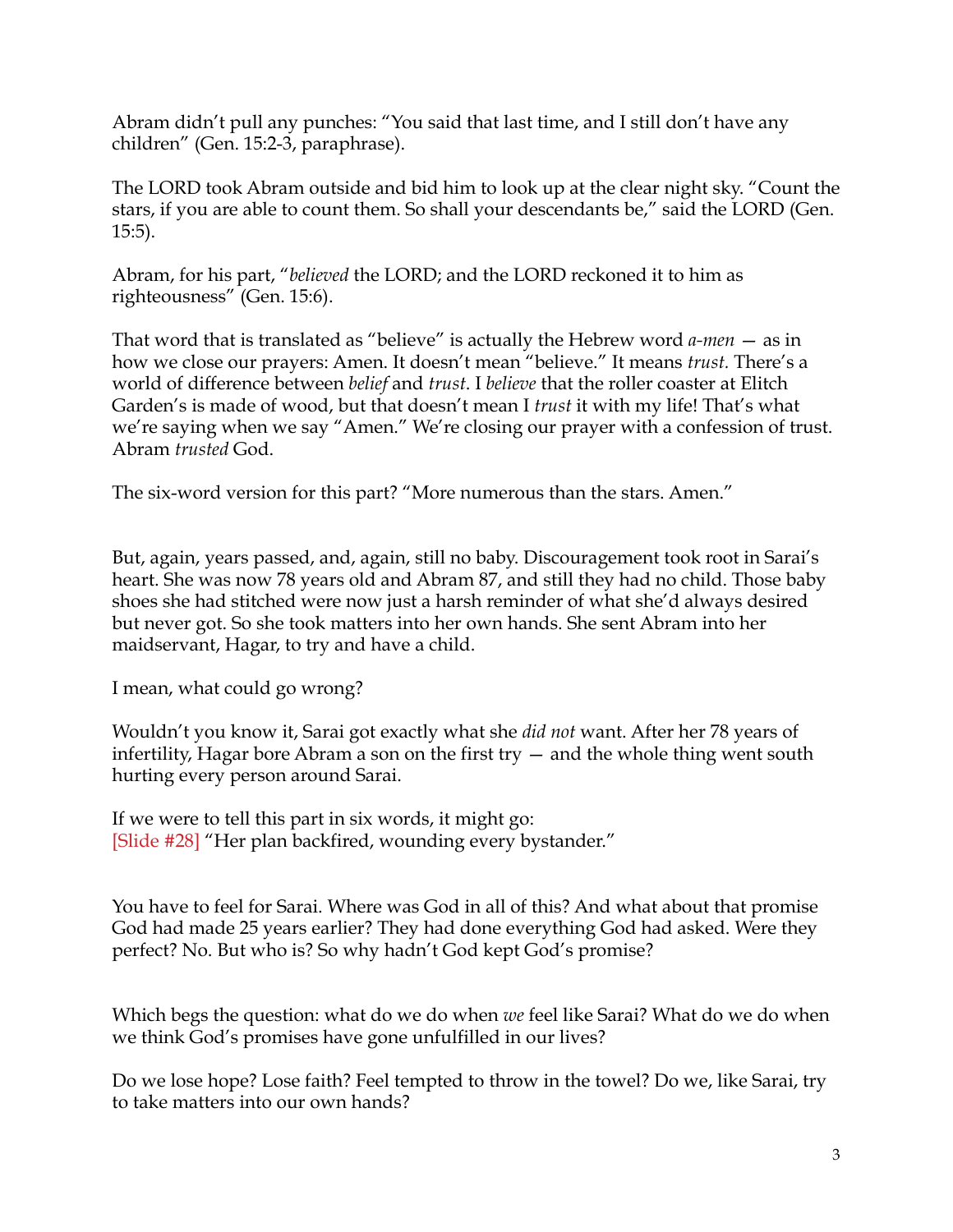Maybe what we ought to be asking is: How can we be so certain that God has failed us?

Maybe God is more interested in giving us what we *need* than merely what we *want*.

James Howell tells the story of what he says was one of the best gifts he was ever given. It was in the last days of his pastorate at a beloved church, and the congregation's lay leader shuffled into his office. He says:

"Nobody had bothered to voted James Alexander in as lay leader; he just *was* the leader of the laity… James was 89, but he seemed as if he had centuries on him. Wise, solid, very southern, with a gravely voice… he wore overalls in a pretty dressy community. Those of us who knew James were awestruck by this man's holiness — it was not that smug, sanitized kind of holiness, but an earthy, calloused, believable holiness…

'I couldn't decide what to give you, now that you're leaving,' he said, but as he did, he reached deep into his denim pocket, pulled out something and gradually opened his crusty hand. It was his pocketknife, worn from decades of going everywhere with him…"

Howell notes that if you were to ask him to make a list of 500 things he might vaguely hope to possess one day, a pocketknife would never have made that list. He says:

"But then James added some words. 'Carry that around with you in your pocket. Then some day, when you're having a bad day, feel it down in there and remember that somebody loves you.'"

As he reflected on that gift, Howell says, "I didn't want a knife, but then I didn't *not* want a knife either… but then again, the gifts God gives are things that we generally never thought of wanting."

He says that more often than giving us what we *think* we want, God gives us what *God* wants us to have. That's the fallacy of American consumerism, isn't it? We think we want a gift card so that we can get whatever we want, but God isn't so ineffectual to give us merely what we crave. Instead, God gives us something infinitely richer ("Best gift: What God wants us to have," *The Christian Century*, December 13, 2006).

Maybe the promises of God are less about what we want, and more about what *God* wants to give to us… if we are open to receiving them.

The *third* time God appeared to Abram, Abram was now 99 years old. Sarai was 90 years old, and by now had surely gotten rid of those baby shoes. By now *she* was the one who had taken out an ad in the classifieds that read: "For sale: baby shoes, never worn."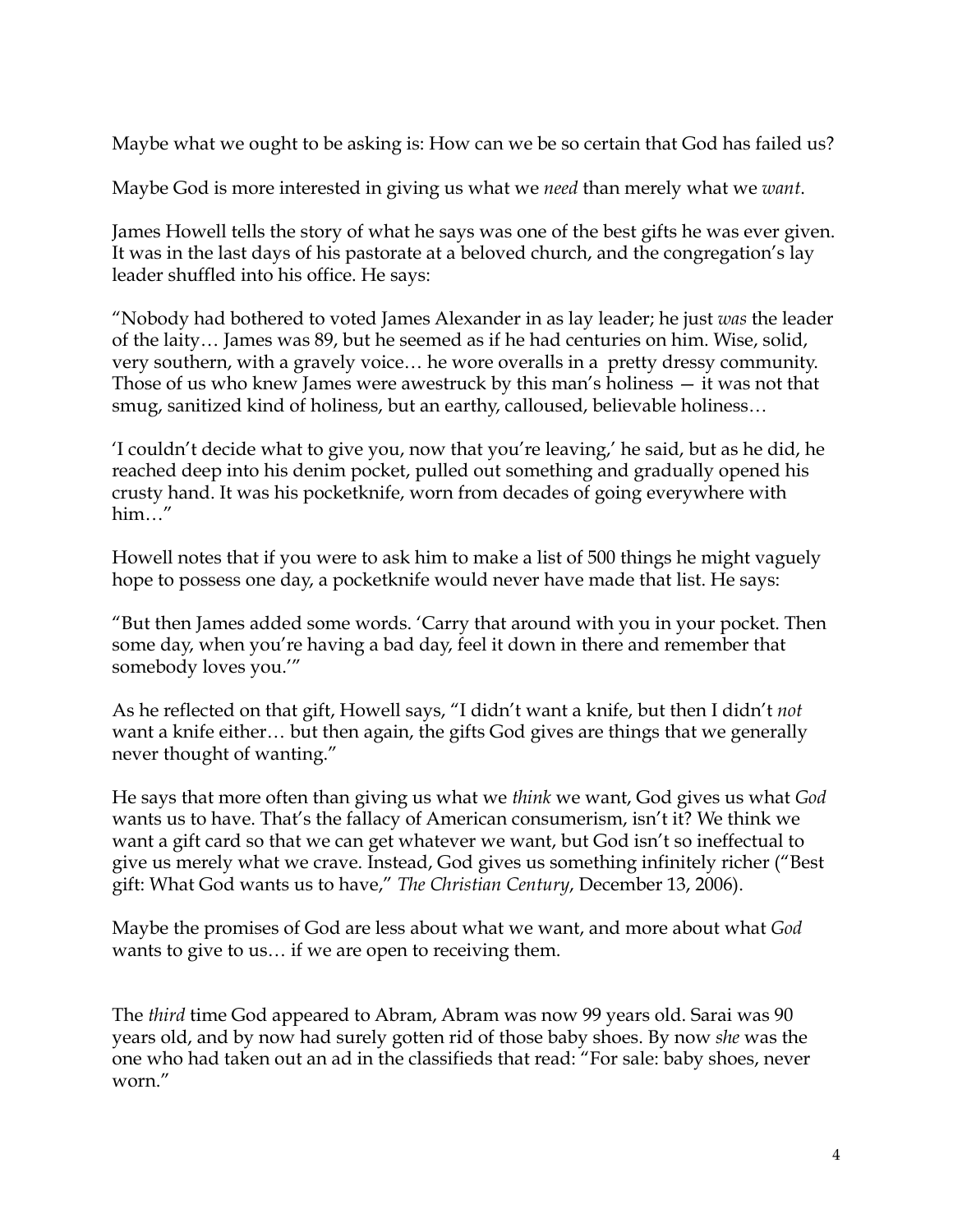When the God appeared to Abram this third time, God once again renewed the promise attaching to it words like "exceedingly numerous" and "a multitude of nations" and "exceedingly fruitful."

Yeah, yeah, yeah… we've heard it all before, God.

But this time God did something different. God sealed the covenant by changing Abram's name from Abram to *Abraham —* meaning "father of multitudes."

And then God changed Sarai's name, too: "As for Sarai your wife, you shall not call her Sarai, but *Sarah*… I will bless her, and moreover I will give you a son by her… and she shall give rise to nations; kings of people's shall come from her" (Gen. 17: 15-16).

Abram to Abraham… Sarai to Sarah… Before this moment, Sarah had never once been explicitly mentioned in the promise of God — not before they left the safety of their families and not when Abraham looked up and saw all of those stars.

But when God renews the promise this time, God mentions Sarah by name and says, "I will bless *her*… and I will give you a son by *her*."

And, old Abraham, for his part, can't help but laugh at the proposition. In fact, he falls on his face in laughter at the very idea of a child being born to a hundred-year old man and a ninety-year old woman. Instead, he suggested a compromise to God: "O that Ishmael might live in your sight!"

It was Abraham's way of saying to God, "I already have a son. I don't particularly want to have another one. Can't you just let the blessing fall to Ishmael?"

But God refused. To be clear, the problem was *not* Ishmael. The problem was simply that Ishmael was not *Sarah's* son. You see, God's promise wasn't just for Abraham.

And that's the thing: God's promise had *never* been just for Abraham. It had always and forever been a promise that was meant to bless others *through* Abraham. Way back in Genesis 12, God said, "I will bless you, and make your name great, so that *you* will be a blessing."

And the first person meant to be blessed by extension of their connection to Abraham was always Sarah. It was never simply about progeny, but about the way that the blessing was always intended *to be shared*.

Sometimes we have to be open to receiving the the gifts God wants to give us, and not just the ones we think we want — because the things God wants to give us are never for our benefit alone. They are gifts intended to bless others through us.